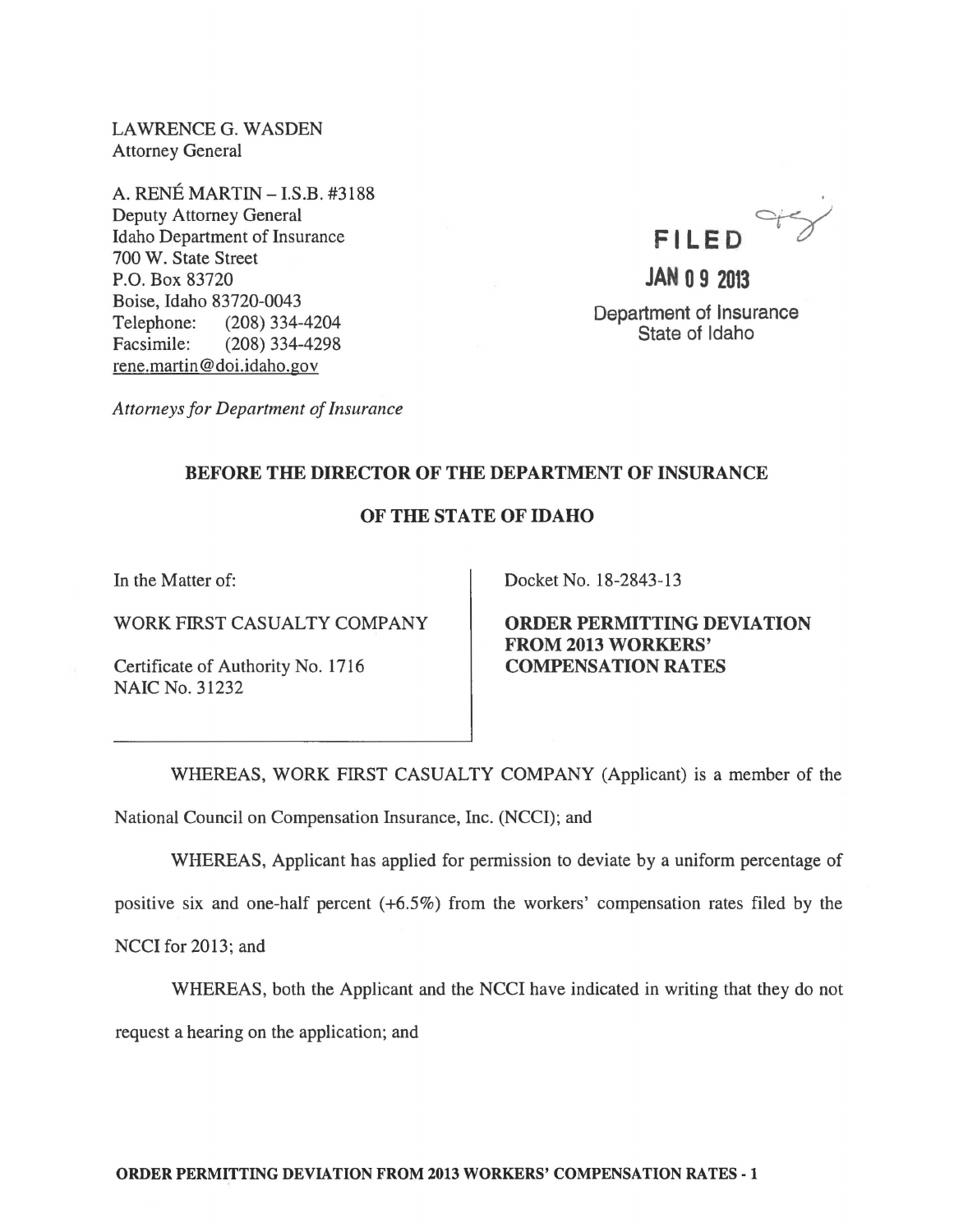WHEREAS, the Director of the Department of Insurance, having reviewed and being fully apprised of the Applicant's request to deviate from the Idaho workers' compensation premium rates filed by the NCC! for 2013, has determined that the requested rate deviation is justified;

NOW, THEREFORE, IT IS HEREBY ORDERED that, pursuant to Idaho Code § 41- 1614, the Applicant's request for a uniform percentage deviation of positive six and one-half percent (+6.5%) from the workers' compensation rates filed by the NCCI for 2013, exclusive of terrorism rates, is GRANTED. This deviation from the Idaho workers' compensation premium rates filed by the NCCI for 2013 shall be effective as of the date of entry of this Order, as written below, and shall remain in effect for one year from that date unless terminated sooner with the approval of the Director.

DATED this  $\frac{9}{4}$  day of January, 2013.

STATE OF IDAHO DEPARTMENT OF INSURANCE

William Jew WILLIAM W

Director